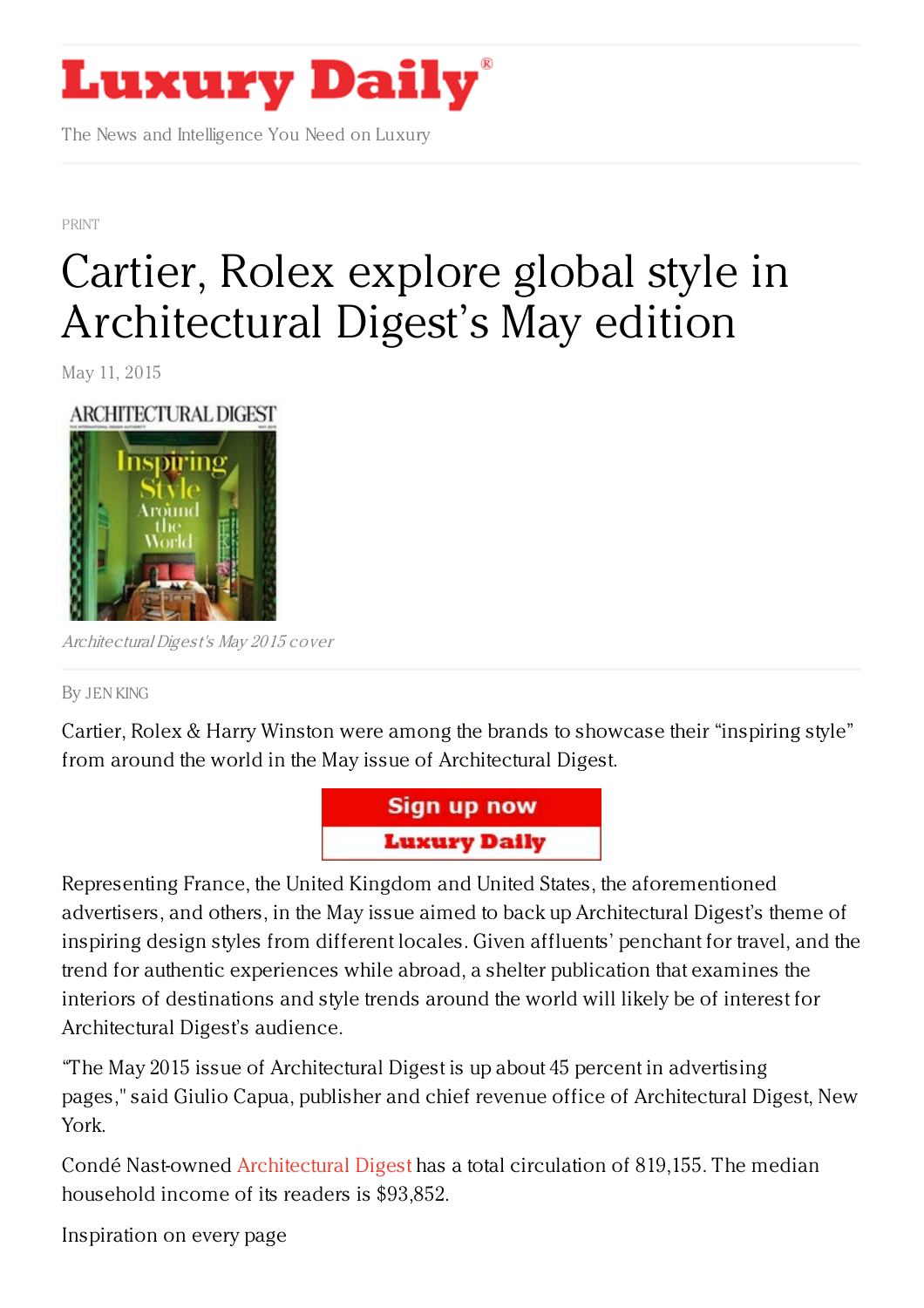The 200-paged May edition of Architectural Digest opened with an effort from French jeweler Cartier. In the front page effort the brand displayed a diamond necklace from its Royal Haute Joaillerie collection.

Rolex followed with a timepiece campaign and interiors brand Roche Bobois showed off living room pieces with cushions designed by Christian Lacroix.



Roche Bobois effort

The front of the book's ad space continued with a watch effort by Harry Winston.

Opposite May's table of contents French fashion house Chanel advertised its fine jewelry collection. The section was divided by a Maxalto furnishings ad and was completed by a Bulgari Serpenti collection effort.

Continuing the magazine's design and interior focus was Clive Christian. The brand promoted both its kitchens and libraries to demonstrate its various offerings to affluent readers of Architectural Digest.

Elsewhere, Bernhardt, Fendi Casa and Janus et Cie shared its furnishings with readers.

Giorgio Armani looked to express different facets of its brands by including a fragrance scent strip for its Si women's perfume as well as a Armani/Casa promotion.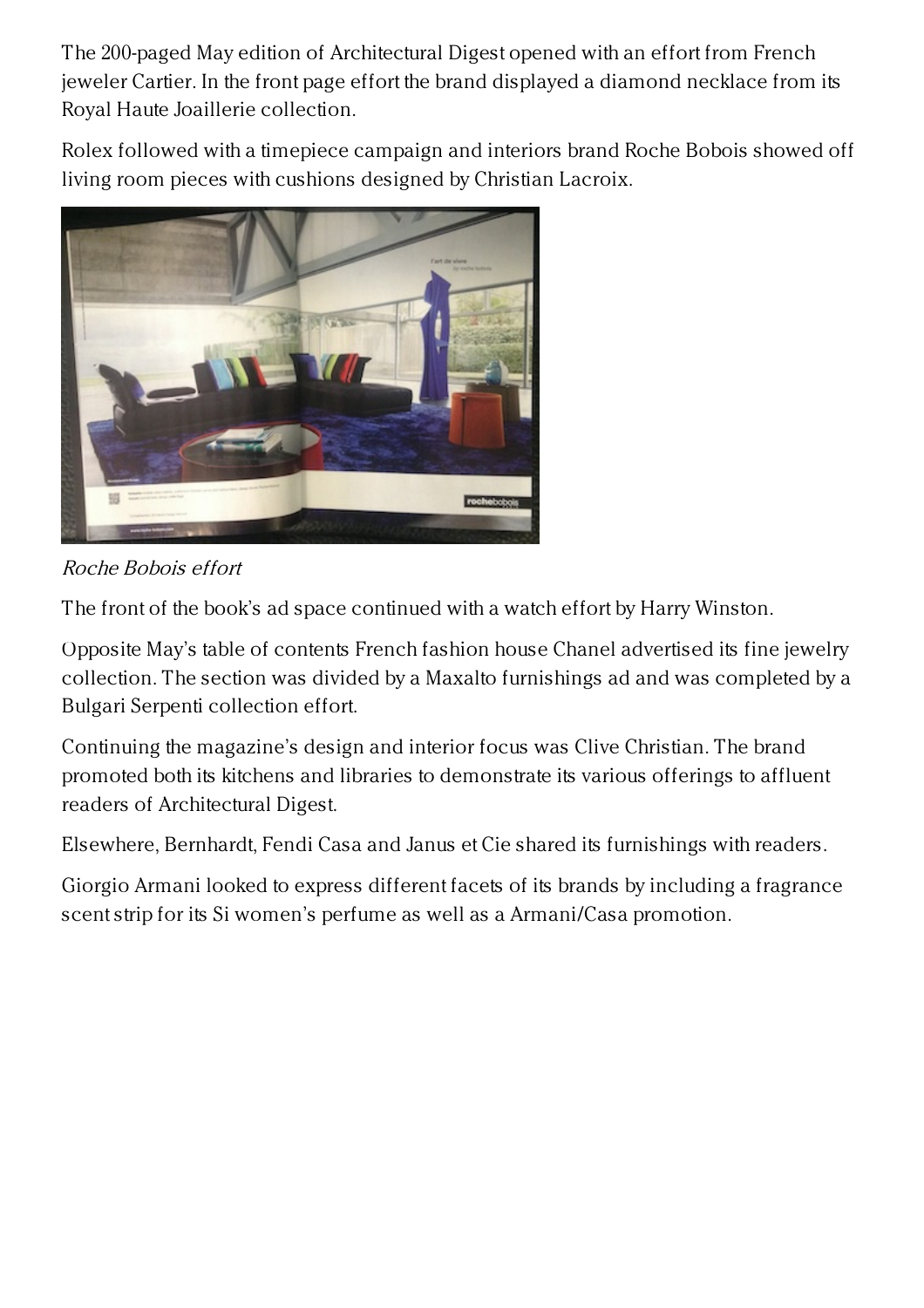

Armani's Si fragrance scentstrip and ad

Online auction Web site eBay took out a single page spread to promote its live auction capabilities that streamlines the bidding blocks of auctioneers such as Doyle New York, Freeman's, Garth's, Heritage Auctions and Swann Auction Galleries.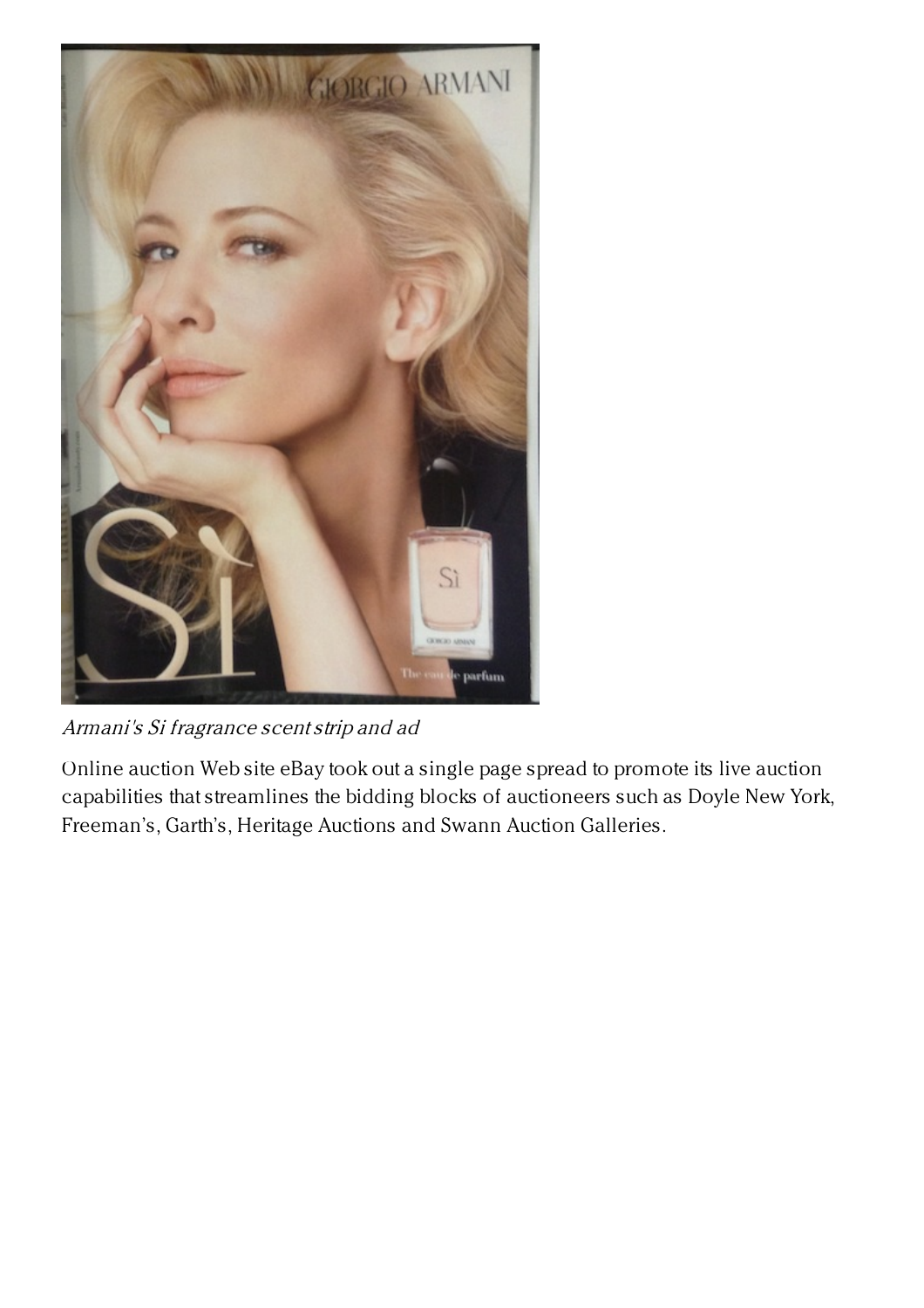

eBay Live Auctions ad

Jewelry was featured frequently in the issue with watchmaker Blancpain, a look book presented by Neiman Marcus with pieces from Van Cleef & Arpels, Chopard and Bulgari.



Roberto Coin and Van Cleef & Arpels in Neiman Marcus' jewelry look book

Elsewhere in the issue were efforts placed by The Rug Company, Porsche, Stark carpet, Corcoran real estate and property listings from brokerage firms Sotheby's and Douglas Elliman.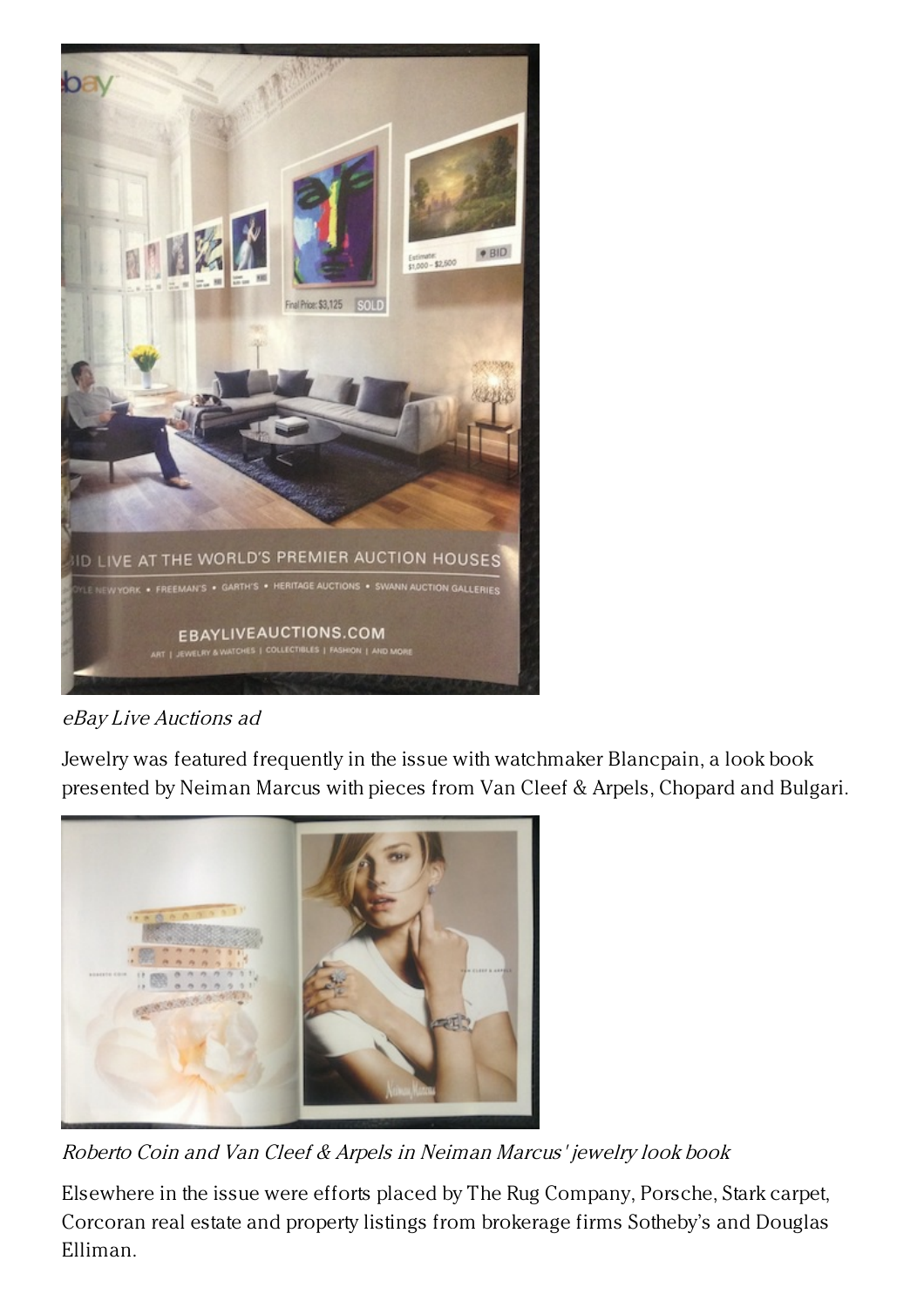The issue was concluded by an edit from Louis Vuitton's "Spirit of Travel" campaign.



Louis Vuitton on the outside back cover of Architectural Digest

Content included homes in Ireland, Croatia, Paris, London's Savile Row, Lisbon, Portugal and Morocco. The issue also delves into Cuba now that United States restrictions have been lifted.

## Style advice

Shelter publications display trends and give readers inspiration to refurnish, renovate, or even more to a different styled property altogether. In their role as advertisers, the partnering brands that display their latest campaigns become part of the overall design message as they promote their most current collections.

For instance, Bulgari and Dior were among the advertisers to show off their "cool, confident style" in the February edition of Condé Nast-owned Architectural Digest.

The issue invited readers inside the home of musician John Legend and his wife model Chrissy Teigen to, like the advertisers, give a glimpse into their world of style and highend design. Tapping a celebrity for a cover story can expand a publication's reach to include die-hard fans who may not be familiar with the publication, but who continually search for related content, likely generating new subscriptions (see [story](https://www.luxurydaily.com/advertisers-exude-style-in-february-edition-of-architectural-digest/)).

While Patek Philippe and Bulgari were among the "power players" seen in the